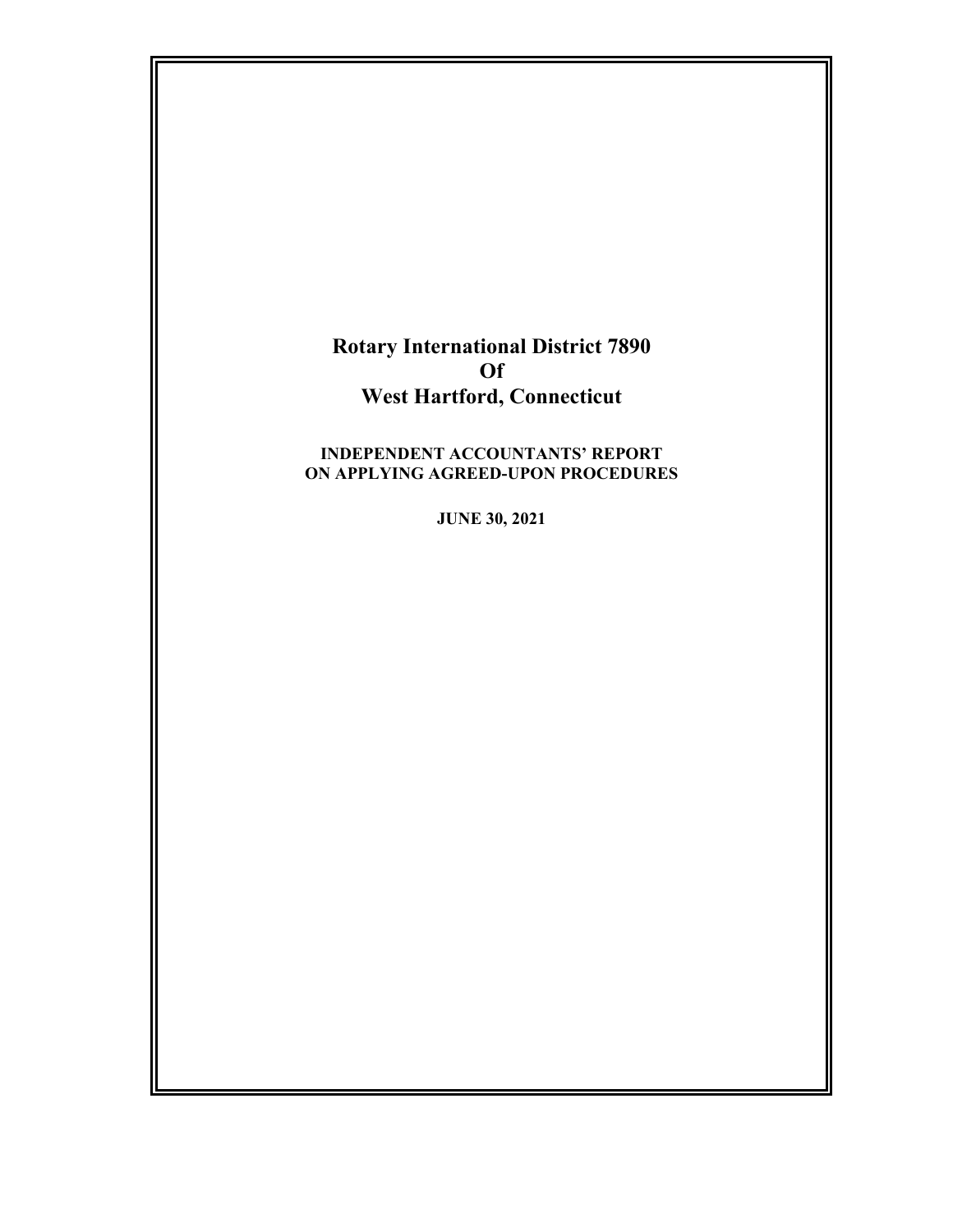

Certified Public Accountants

### **INDEPENDENT ACCOUNTANTS' REPORT ON APPLYING AGREED-UPON PROCEDURES**

To the District Office of Rotary International District 7890 located in West Hartford, CT

We have performed the procedures enumerated in Exhibit A to the attached Rotary International District 7890 financial report as of June 30, 2021 at Exhibit B, which were agreed to by Rotary Club International District 7890, solely to assist The Rotary Foundation in evaluating the accompanying 2021 Rotary Financial Report of the Club as of June 30, 2021. Management of Rotary International District 7890 is responsible for the 2021 Financial Report. This agreed-upon procedures engagement was conducted in accordance with attestation standards established by the American Institute of Certified Public Accountants. The sufficiency of these procedures is solely the responsibility of Rotary International District 7890. Consequently, we make no representation regarding the sufficiency of the procedures described in Exhibit A either for the purpose for which this report has been requested or for any other purpose.

Our procedures and findings are presented in the accompanying Exhibit A. The 2021 Financial Report to which the procedures were applied is attached as Exhibit B.

We were not engaged to, and did not, conduct an audit, the objective of which would be the expression of an opinion, on the accompanying 2021 Financial Report. Accordingly, we do not express such an opinion. Had we performed additional procedures, other matters might have come to our attention that would have been reported to you.

This report is intended solely for the information and use of Rotary International District 7890 and The Rotary Foundation and is not intended to be and should not be used by anyone other than these specified parties.

*Henry, Raymond & Thompson, LLC*

Henry, Raymond & Thompson, LLC South Windsor, CT December 6, 2021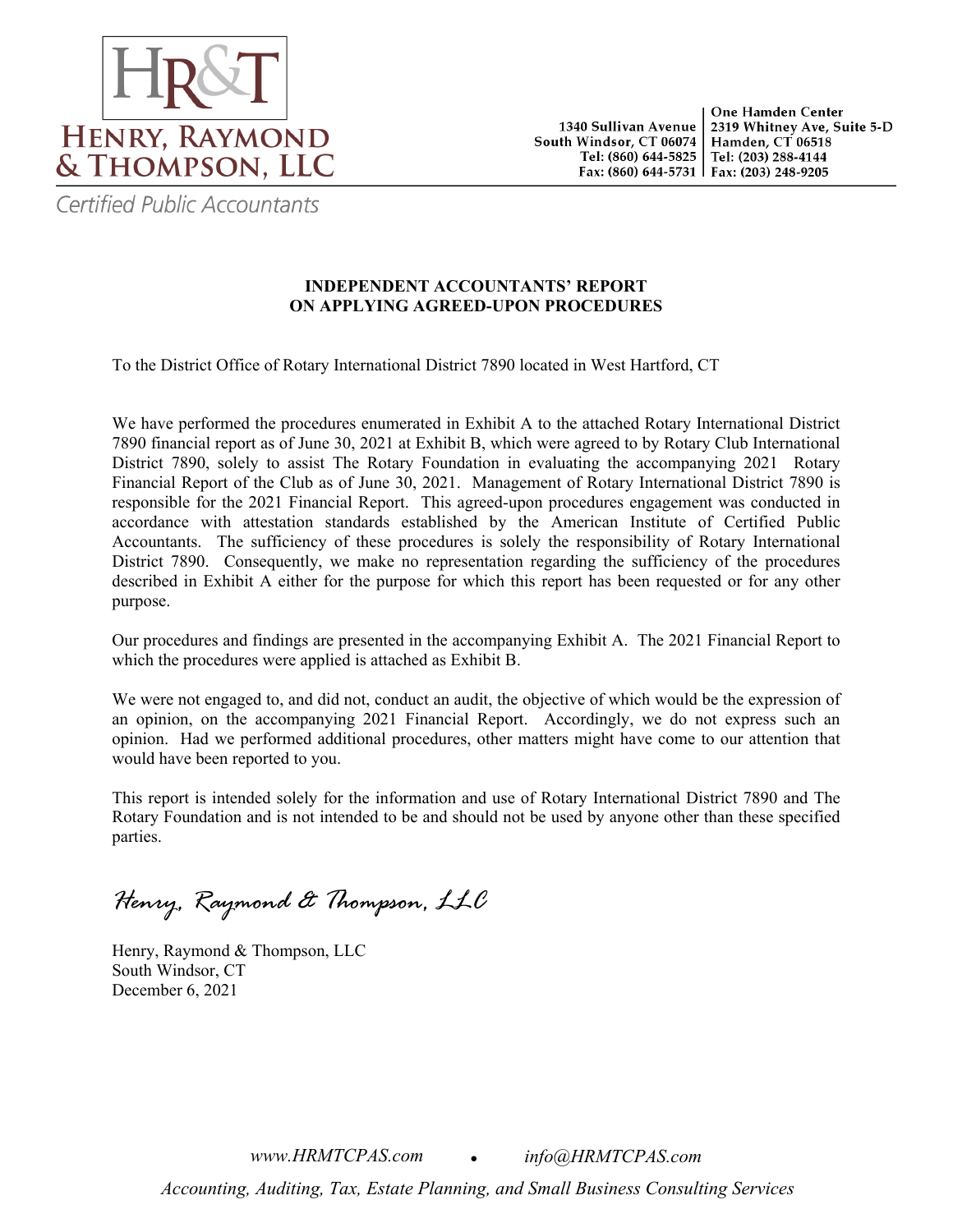## **ROTARY INTERNATIONAL DISTRICT 7890 AGREED-UPON PROCEDURES APPLIED AND FINDINGS JUNE 30, 2021**

Our procedures applied to the financial report at Exhibit B and related findings are as follows:

|    | Procedures                                                                                                                                                                                                                                                                                                                                    | Findings                                                                                                                                                                                                                         |
|----|-----------------------------------------------------------------------------------------------------------------------------------------------------------------------------------------------------------------------------------------------------------------------------------------------------------------------------------------------|----------------------------------------------------------------------------------------------------------------------------------------------------------------------------------------------------------------------------------|
| 1. | Confirm that the district adhered to its financial<br>management plan - Verified a sampling of grant<br>checks to verify they were issued to Rotary Clubs<br>who had met the following Qualifications: Signed<br>the MOU and addendum to the MOU, Current on<br>their dues and mandatory attendance to Grants<br>management seminar           | Reviewed Club MOU and addendums were found<br>to be in order except Dayton had only one<br>signature. All International and District dues were<br>current. Mandatory attendance policy at Grants<br>management seminar were met. |
| 2. | Examination of disbursement for district grants,<br>district sponsored and district sponsored packaged<br>grant - Verified a sampling of grant checks to<br>verify they were issued to Rotary Clubs who had<br>met the following criteria: Submitted a proposal<br>by 7/1/20, and submitted their final report for<br>reimbursement by 5/1/21 | Submitted date for proposals and final reports were<br>confirmed to have been submitted by the due dates.                                                                                                                        |
| 3. | Examination of expenditures in the sampling<br>group- Verified by reviewing the final report for<br>reimbursement to verify all expenses are valid for<br>the project and correct totals are on report                                                                                                                                        | No Exceptions Noted                                                                                                                                                                                                              |
| 4. | Examination of competitive bidding process was<br>conducted for all significant expenditures in the<br>sample group - Verified by reviewing amount of<br>expenditures in the final report for reimbursement<br>and if applicable any bids received                                                                                            | Policy exists and lists three bids for Major<br>Expenses. Did not note any project that qualified<br>as a Major Expense.                                                                                                         |
| 5. | Confirm the process to disburse funds to ensure<br>that proper controls have been maintained -<br>Verified by reviewing checks issued were made<br>payable properly and signed by one of the three<br>signatures on file                                                                                                                      | No Exceptions Noted                                                                                                                                                                                                              |
| 6. | Confirm the District is adhering to The Rotary<br>Foundation<br>(TRF)<br>documents<br>retention<br>requirements - Verified by requesting a sampling<br>of grant documents in which checks were issued<br>in 2016.                                                                                                                             | No Exceptions Noted                                                                                                                                                                                                              |
|    |                                                                                                                                                                                                                                                                                                                                               |                                                                                                                                                                                                                                  |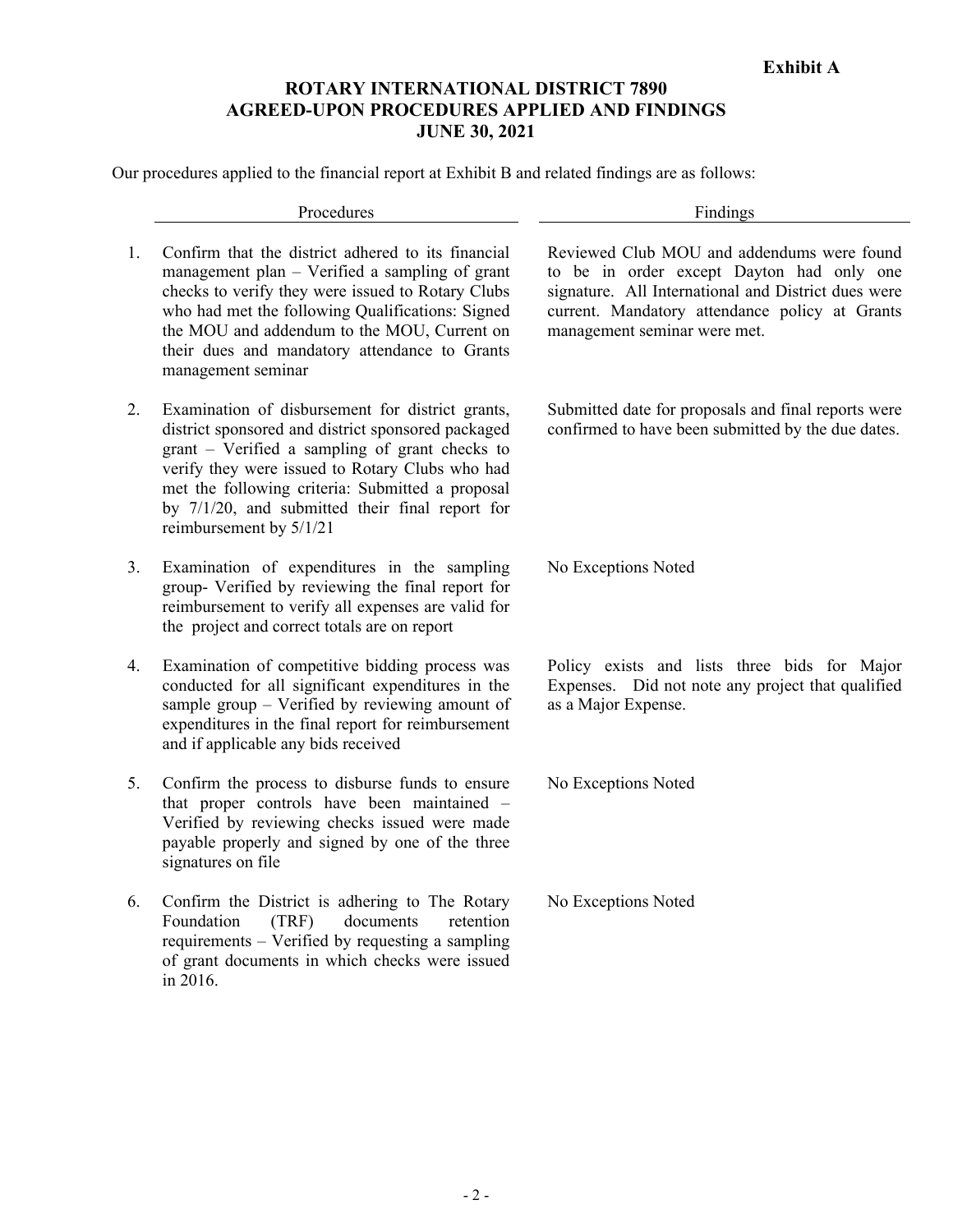# **ROTARY INTERNATIONAL DISTRICT 7890 AGREED-UPON PROCEDURES APPLIED AND FINDINGS** *(Continued)* **JUNE 30, 2021**

|     | Procedures                                                                                                                                                                                                                                                                                                                   | Findings             |
|-----|------------------------------------------------------------------------------------------------------------------------------------------------------------------------------------------------------------------------------------------------------------------------------------------------------------------------------|----------------------|
| 7.  | Confirm that a separate bank account is used for<br>grant funds, it is either non-interest bearing or<br>interest is used for eligible grants or returned to<br>TRF and funds are not deposited into an<br>investment account – Verified by receiving copy<br>of paperwork opening account and copies of<br>check statements | No Exceptions Noted  |
| 8.  | Review the bank statements for support of receipt<br>and disbursement of grant funds - Verified by<br>review of bank statements from July 1, 2020 to<br>August 31, 2021                                                                                                                                                      | No Exceptions Noted  |
| 9.  | Confirm that each check requires two signatures -<br>Verified by copies of checks cashed.                                                                                                                                                                                                                                    | No Exceptions Noted. |
| 10. | Verify there is a written plan for transferring<br>custody of bank accounts in the event of change<br>of leadership - Verified by reviewing Financial<br>Management Plan                                                                                                                                                     | No Exceptions Noted. |
| 11. | Verify there is a report that is sent to member<br>clubs of use of all district designated funds -<br>Verified by reviewing the report and manner of<br>disbursement                                                                                                                                                         | No Exception Noted   |
| 12. | Verify District has a plan for reporting and<br>resolving misuse of Grant funds - Verified by<br>reviewing Financial Management Plan                                                                                                                                                                                         | No Exceptions Noted. |